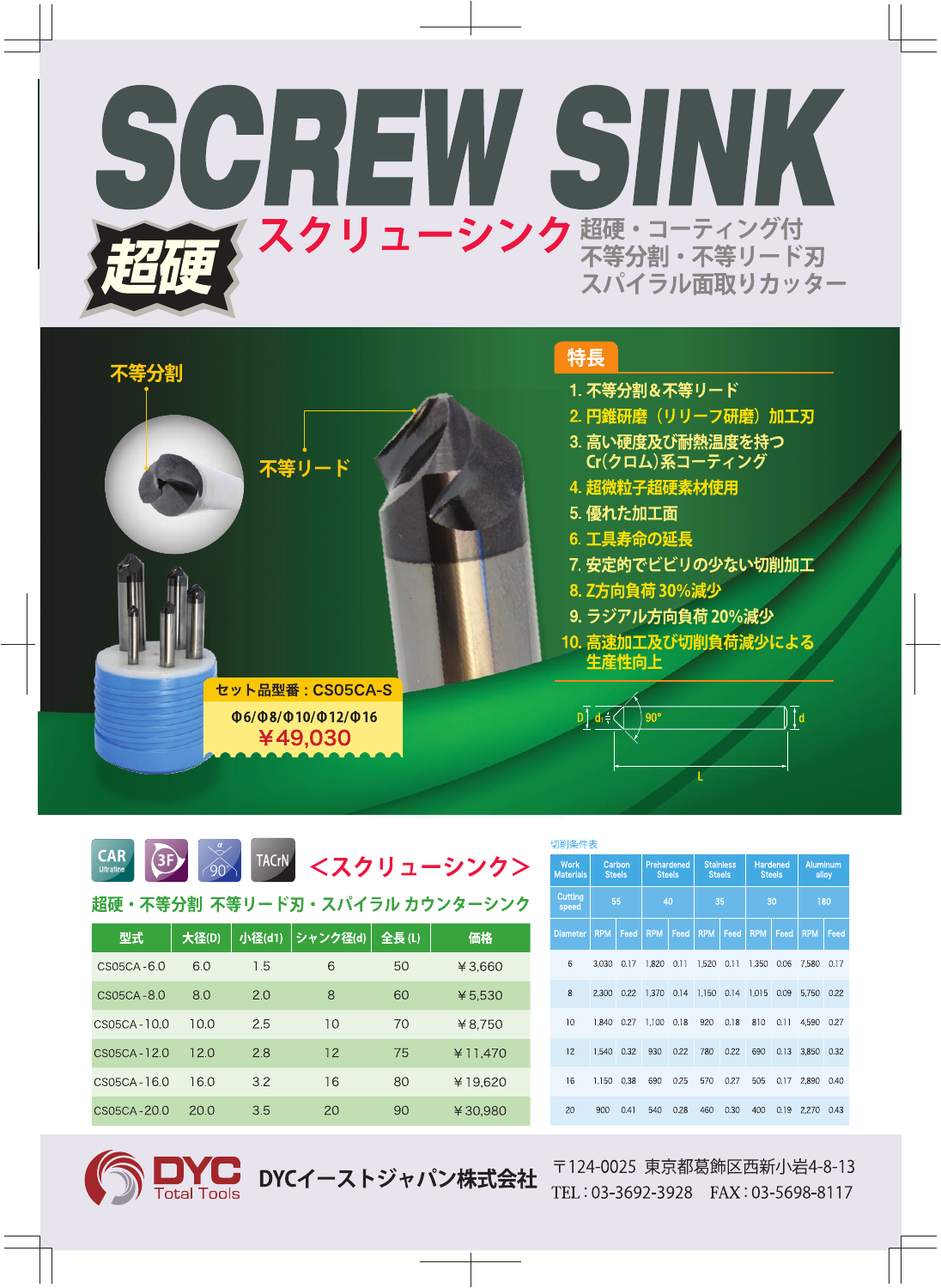DYC BEST TOTAL TOOLS

# 超硬カウンターシ

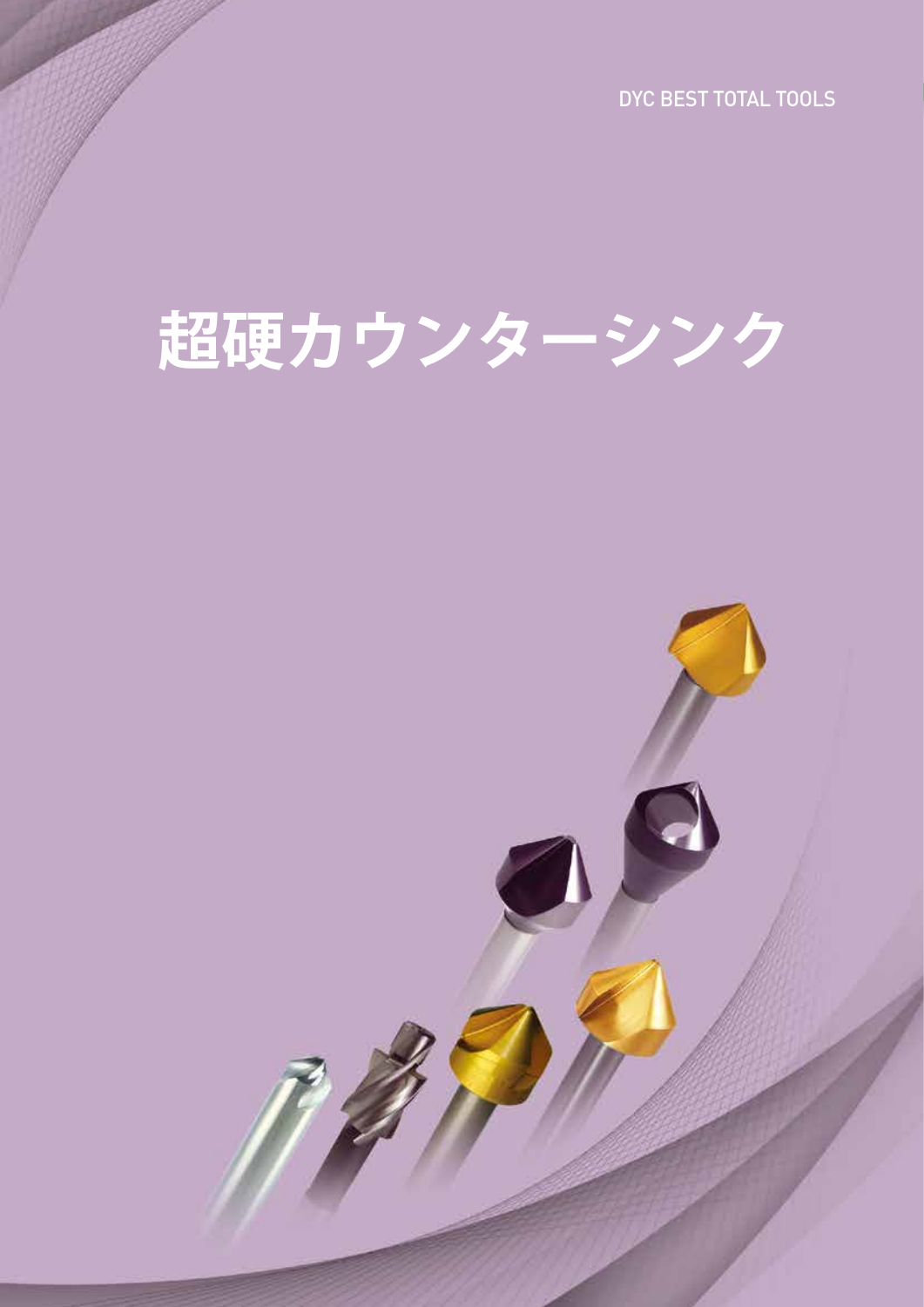### 超硬3枚刃面取りカッター (ポジ90°タイプ) **NEW**







| Item no.      | Φd             | Price〈価格(円)〉 |              | l   | D     |    |
|---------------|----------------|--------------|--------------|-----|-------|----|
| 型番            | 最小<br>加工径      |              | <b>TACrN</b> | 刃長  | シャンク径 | 全長 |
| CT01CA-01025P | 1              | 2,850        | 3.470        | 2.5 | 6     | 50 |
| CT01CA-01035P | 1              | 4,570        | 5.250        | 3.5 | 8     | 60 |
| CT01CA-02040P | $\mathfrak{p}$ | 7,530        | 8,310        | 4.0 | 10    | 70 |
| CT01CA-02050P | $\mathfrak{p}$ | 9,920        | 10,890       | 5.0 | 12    | 75 |
| CT01CA-02070P | 2              | 17.150       | 18.630       | 7.0 | 16    | 80 |

| Tolerance (公差) |              |    |  |  |  |  |  |
|----------------|--------------|----|--|--|--|--|--|
|                | α            |    |  |  |  |  |  |
| h <sub>6</sub> | $+1^{\circ}$ | ±1 |  |  |  |  |  |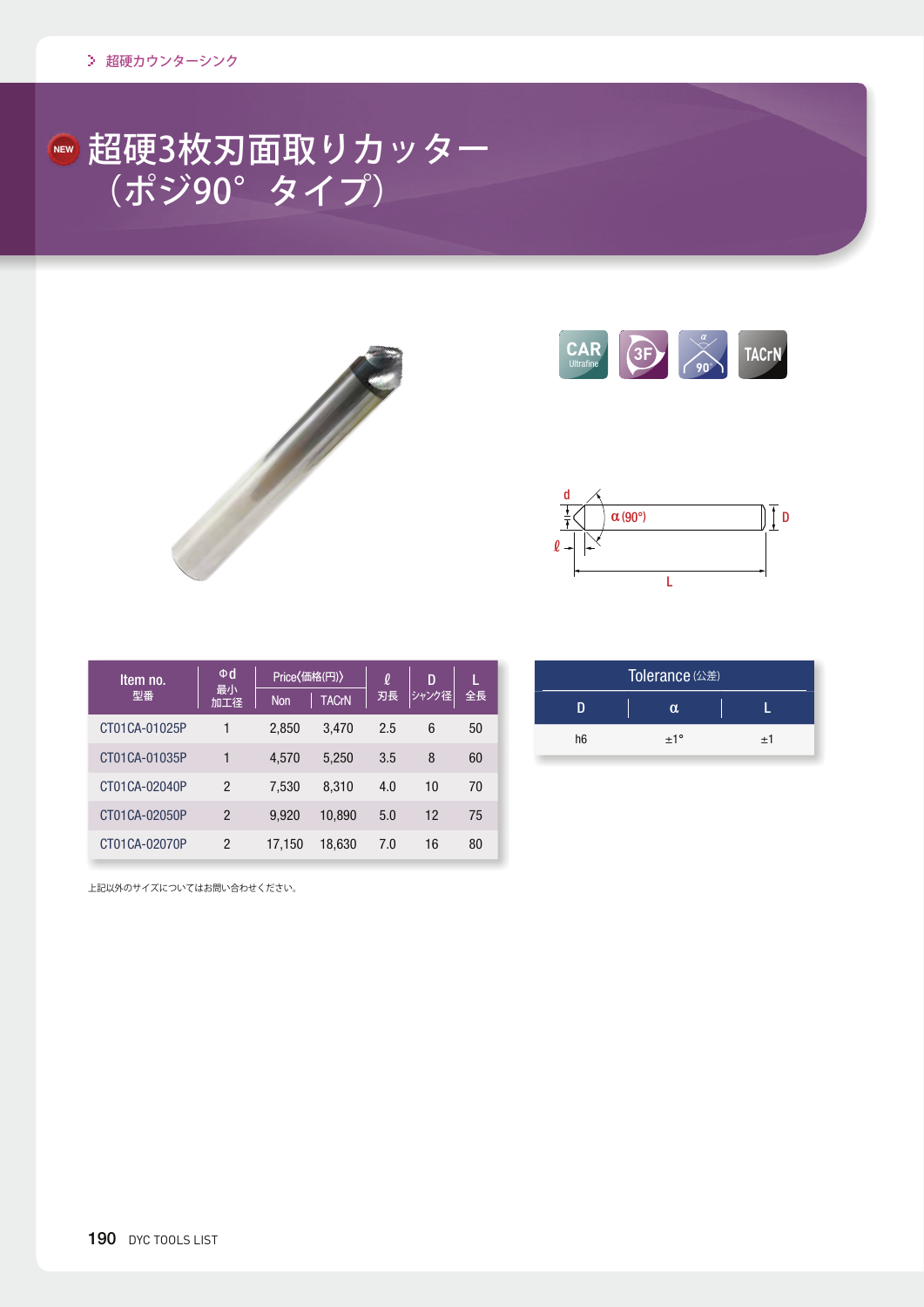### 超硬3枚刃面取りカッター (ネガ90°タイプ) **NEW**







| Item no.      | Φd            |            | Price〈価格(円)〉 |     | D     |    |
|---------------|---------------|------------|--------------|-----|-------|----|
| 型番            | 最小<br>加工径     | <b>Non</b> | <b>TACrN</b> | 刃長  | シャンク径 | 全長 |
| CT02CA-01025N | 1             | 2,850      | 3.470        | 2.5 | 6     | 50 |
| CT02CA-01035N | 1             | 4,570      | 5,250        | 3.5 | 8     | 60 |
| CT02CA-02040N | 2             | 7,530      | 8,310        | 4.0 | 10    | 70 |
| CT02CA-02050N | $\mathcal{P}$ | 9,920      | 10,890       | 5.0 | 12    | 75 |
| CT02CA-02070N | 2             | 17,150     | 18,630       | 7.0 | 16    | 80 |

Tolerance (公差) D | α | L h6  $\pm 1^{\circ}$   $\pm 1$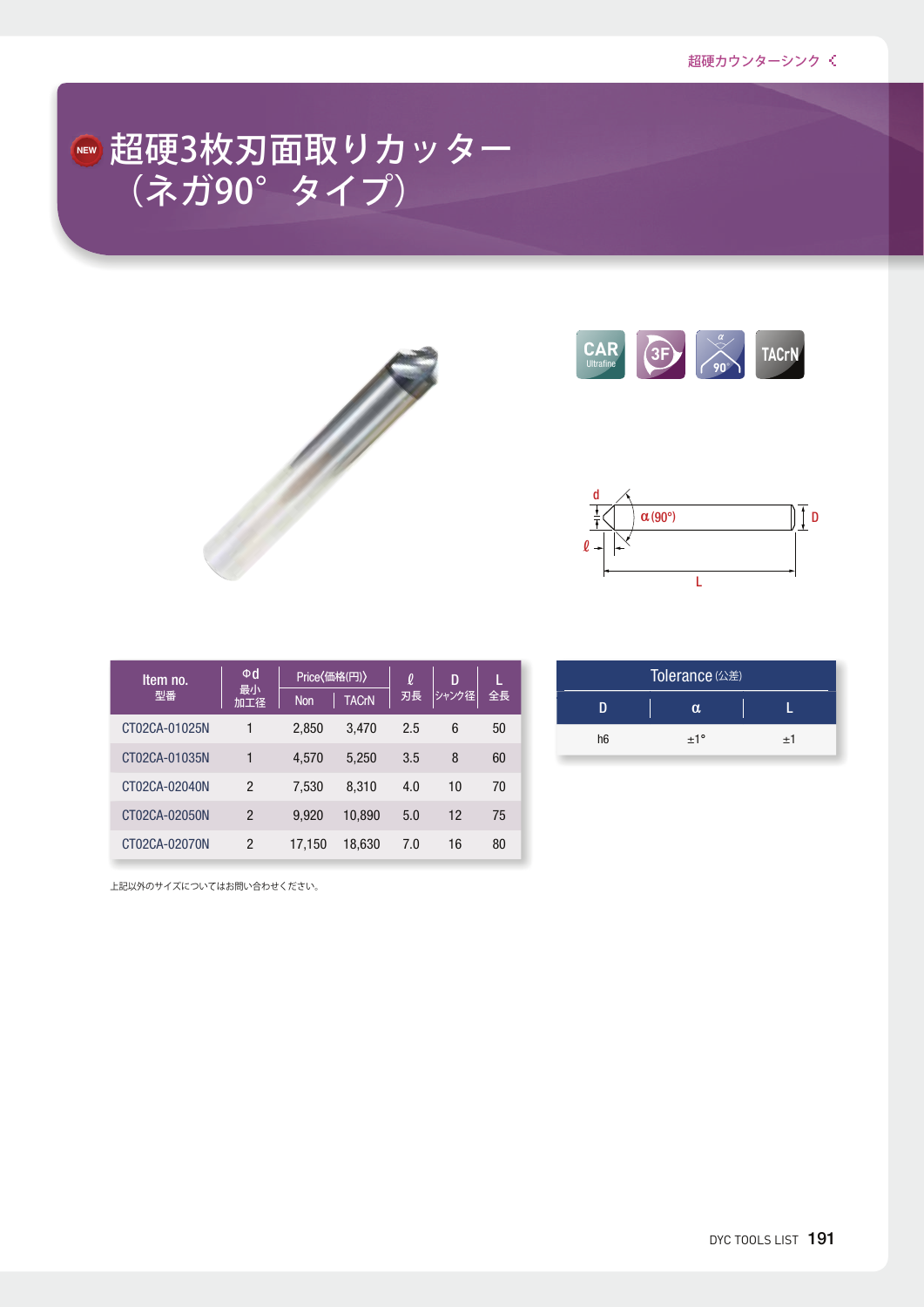### 超硬5枚刃高速面取りカッター  $(90^\circ$  タイプ) **NEW**







| Item no.     | Φd<br>最小 | Price〈価格(円)〉 |              | α<br>先端      | ΦD    | г  |
|--------------|----------|--------------|--------------|--------------|-------|----|
| 型番           | 加工径      | <b>Non</b>   | <b>TACrN</b> | 角度           | シャンク径 | 全長 |
| CT03CA-00803 | 0.8      | 2,310        | 2,930        |              | 3     | 40 |
| CT03CA-01004 | 1.0      | 2,570        | 3.190        |              | 4     | 40 |
| CT03CA-01506 | 1.5      | 2,850        | 3,470        |              | 6     | 50 |
| CT03CA-02008 | 2.0      | 4,570        | 5,250        | $90^{\circ}$ | 8     | 60 |
| CT03CA-02510 | 2.5      | 7,530        | 8,310        |              | 10    | 70 |
| CT03CA-03012 | 3.0      | 9,920        | 10,890       |              | 12    | 75 |
| CT03CA-04016 | 4.0      | 17.150       | 18.630       |              | 16    | 80 |

| Tolerance (公差) |              |      |  |  |  |  |  |
|----------------|--------------|------|--|--|--|--|--|
|                | Ω.           |      |  |  |  |  |  |
| h <sub>6</sub> | $+1^{\circ}$ | $+1$ |  |  |  |  |  |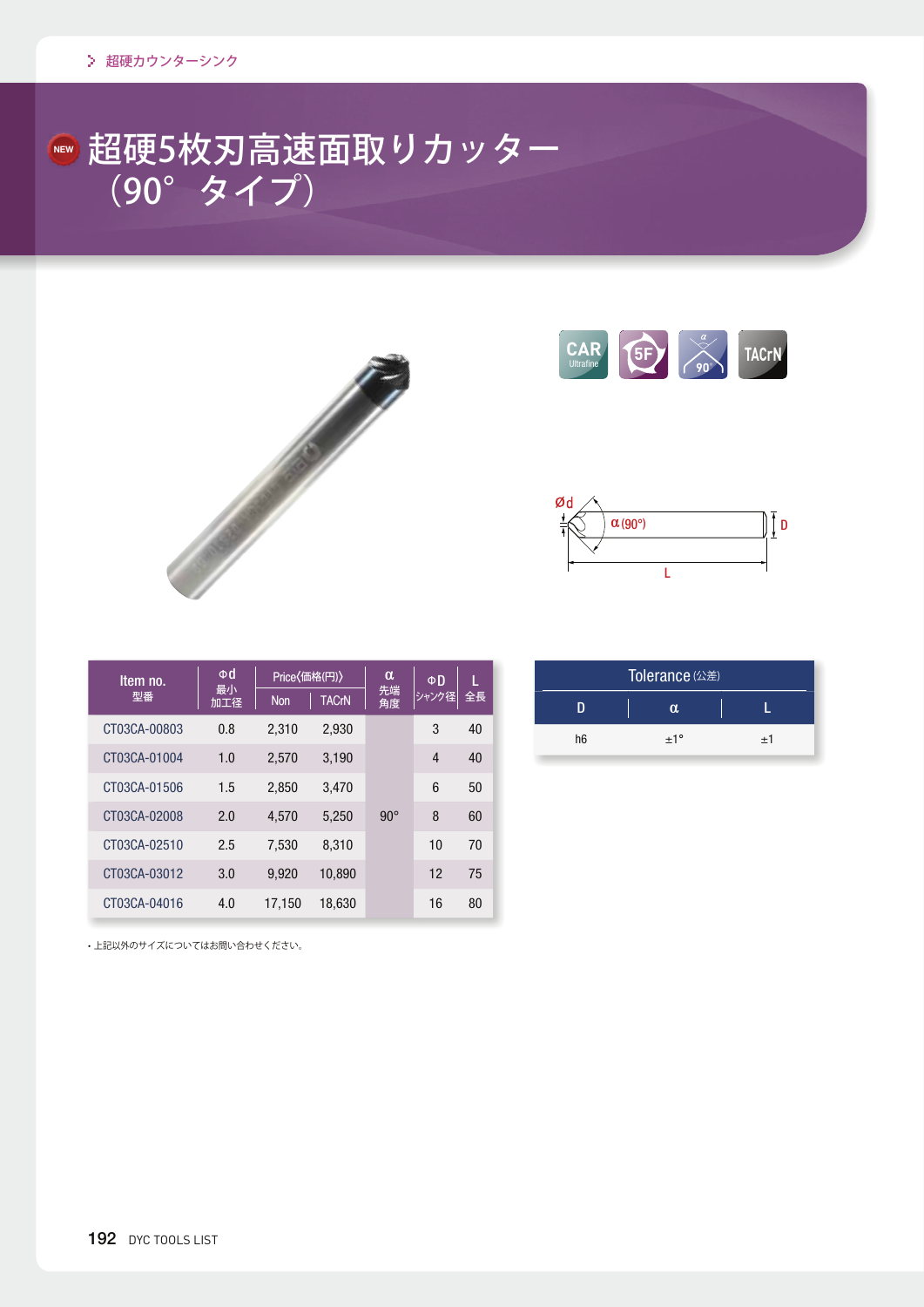### 超硬1枚刃精密面取りカッター  $(90^\circ$  タイプ) **NEW**



| <b>CAR</b> |  |  | TACrN |
|------------|--|--|-------|
|------------|--|--|-------|



| Item no.     | Φd<br>最小 | Price(価格(円)) |              | α            | ΦD    | г  |
|--------------|----------|--------------|--------------|--------------|-------|----|
| 型番           | 加工径      | <b>Non</b>   | <b>TACrN</b> | 先端<br>角度     | シャンク径 | 全長 |
| CT04CA-00803 | 0.8      | 2,080        | 2,140        |              | 3     | 40 |
| CT04CA-01004 | 1.0      | 2,310        | 2,930        |              | 4     | 40 |
| CT04CA-01506 | 1.5      | 2,570        | 3,190        |              | 6     | 50 |
| CT04CA-02008 | 2.0      | 4,110        | 4,800        | $90^{\circ}$ | 8     | 60 |
| CT04CA-02510 | 2.5      | 6,780        | 7,560        |              | 10    | 70 |
| CT04CA-03012 | 3.0      | 8,930        | 9,900        |              | 12    | 75 |
| CT04CA-04016 | 4.0      | 15.440       | 16.920       |              | 16    | 80 |

| Tolerance (公差) |              |    |  |  |  |  |  |
|----------------|--------------|----|--|--|--|--|--|
|                | α            |    |  |  |  |  |  |
| h <sub>6</sub> | $+1^{\circ}$ | ±1 |  |  |  |  |  |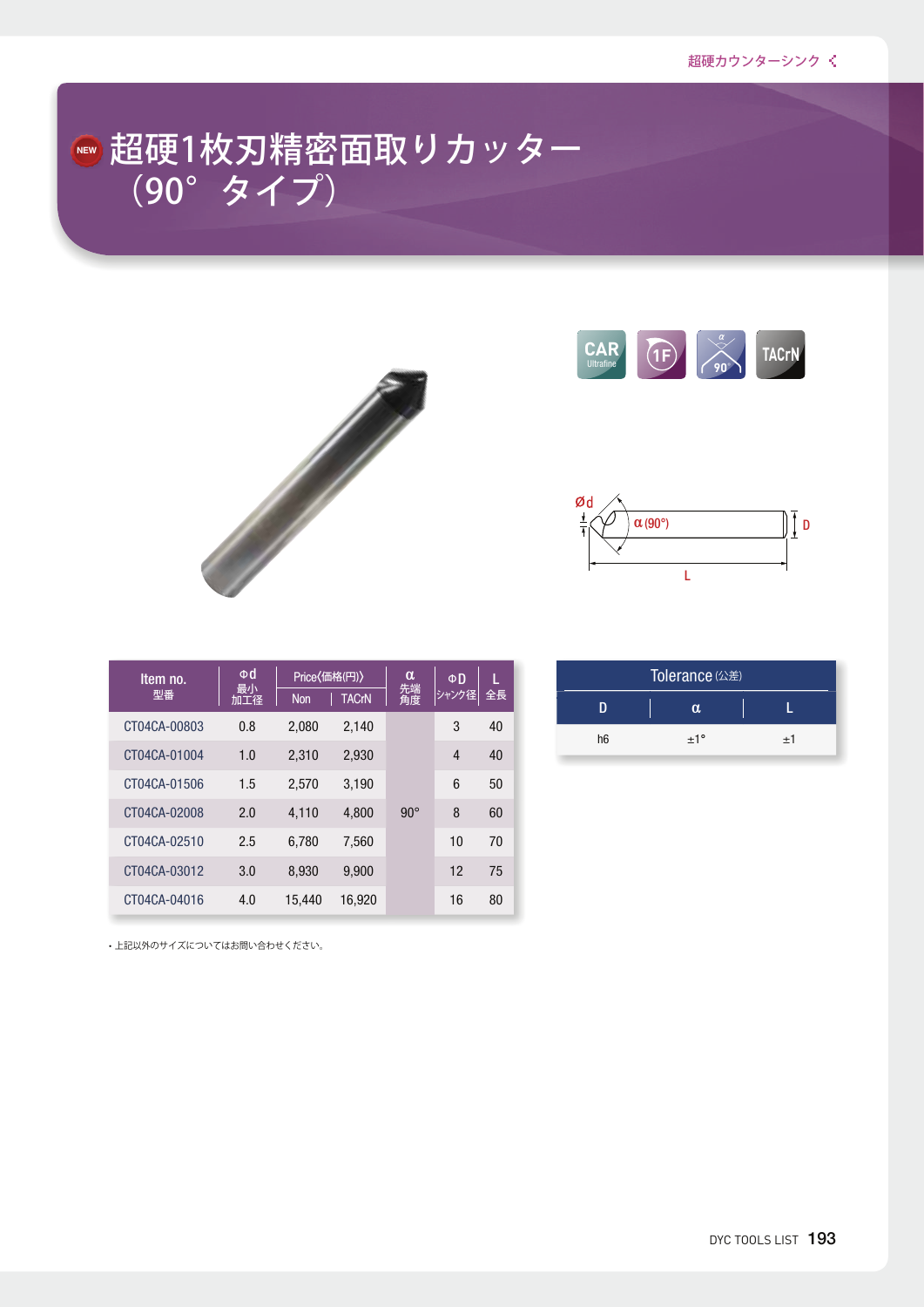### 超硬1枚刃精密S-Point面取りカッター  $(90^\circ$  タイプ) **NEW**







| Item no.     |            | Price〈価格(円)〉 |            | D     |    |
|--------------|------------|--------------|------------|-------|----|
| 型番           | <b>Non</b> | <b>TACrN</b> | 先端<br>角度   | シャンク径 | 全長 |
| CT05CA-03040 | 2,080      | 2,140        |            | 3     | 40 |
| CT05CA-04040 | 2.310      | 2,930        |            | 4     | 40 |
| CT05CA-06050 | 2,570      | 3.190        |            | 6     | 50 |
| CT05CA-08060 | 4,110      | 4,800        | $90^\circ$ | 8     | 60 |
| CT05CA-10070 | 6,780      | 7,560        |            | 10    | 70 |
| CT05CA-12075 | 8,930      | 9,900        |            | 12    | 75 |
| CT05CA-16080 | 15,440     | 16.920       |            | 16    | 80 |

| Tolerance (公差) |     |    |  |  |  |  |
|----------------|-----|----|--|--|--|--|
|                | α   |    |  |  |  |  |
| h <sub>6</sub> | ±1° | ±1 |  |  |  |  |

#### **製品特長**

• 位置決め、V溝、面取り、穴面取りなど複数作業に適応可能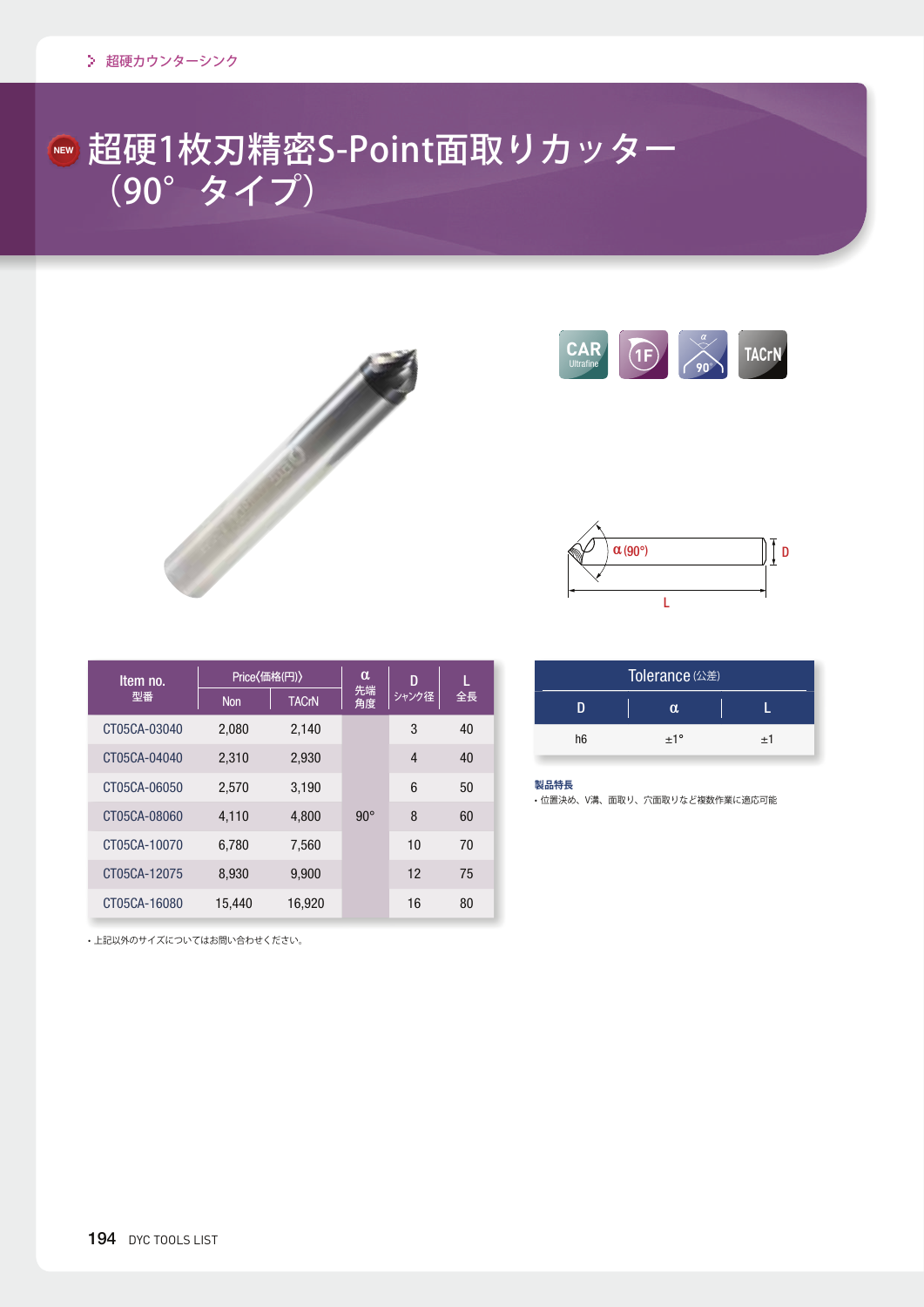### 超硬カウンターシンク 1枚刃 & 90°





| Item no.<br>型番 | D<br>刃径 | Price<br>価格(円) | L<br>全長 | d<br>シャンク径 | <b>Cutting</b><br>Range<br>加工範囲 |
|----------------|---------|----------------|---------|------------|---------------------------------|
| CS01CA-010     | 10.0    | 3,670          | 48      | 6          | $2.0 - 9.0$                     |
| CS01CA-015     | 15.0    | 5,800          | 54      | 8          | $2.0 - 14.0$                    |
| CS01CA-020     | 20.0    | 8,780          | 59      | 10         | $2.0 - 19.0$                    |
| CS01CA-025     | 25.0    | 14,950         | 69      | 12         | $3.0 - 24.0$                    |
| CS01CA-030     | 30.0    | 22,360         | 77      | 12         | $4.0 - 29.0$                    |

 $90<sup>°</sup>$ L

| Tolerance (公差) |              |                |         |  |  |  |  |  |
|----------------|--------------|----------------|---------|--|--|--|--|--|
| n              | Angle        |                |         |  |  |  |  |  |
| ±1             | $-1^{\circ}$ | h <sub>9</sub> | $\pm 1$ |  |  |  |  |  |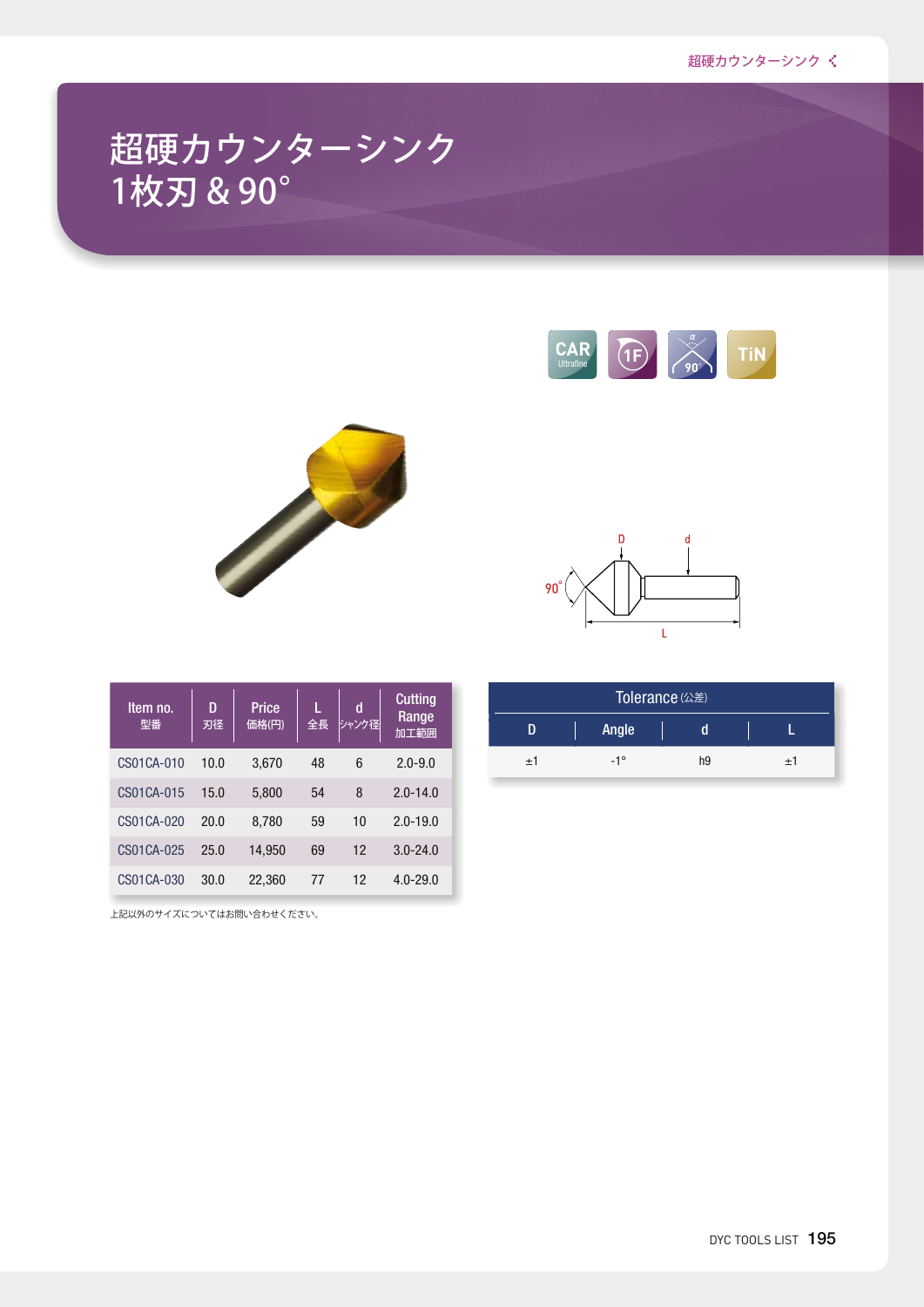### 超硬カウンターシンク 3枚刃 & 90°





| Item no.<br>型番 | D<br>刃径 | Price<br>価格(円) | L<br>全長 | d<br>シャンク径 | <b>Cutting</b><br>Range<br>加工範囲 |
|----------------|---------|----------------|---------|------------|---------------------------------|
| CS02CA-010     | 10.0    | 3,910          | 47      | 6          | $2.0 - 9.0$                     |
| CS02CA-015     | 15.0    | 6,450          | 53      | 8          | $3.0 - 14.0$                    |
| CS02CA-020     | 20.0    | 10.260         | 57      | 10         | $4.0 - 19.0$                    |
| CS02CA-025     | 25.0    | 17,060         | 67      | 12         | $5.0 - 24.0$                    |
| CS02CA-030     | 30.0    | 25,080         | 75      | 12         | $6.0 - 29.0$                    |



| Tolerance (公差) |              |                |  |    |  |  |  |  |  |
|----------------|--------------|----------------|--|----|--|--|--|--|--|
|                | Angle        |                |  |    |  |  |  |  |  |
| $+1$           | $-1^{\circ}$ | h <sub>9</sub> |  | ±1 |  |  |  |  |  |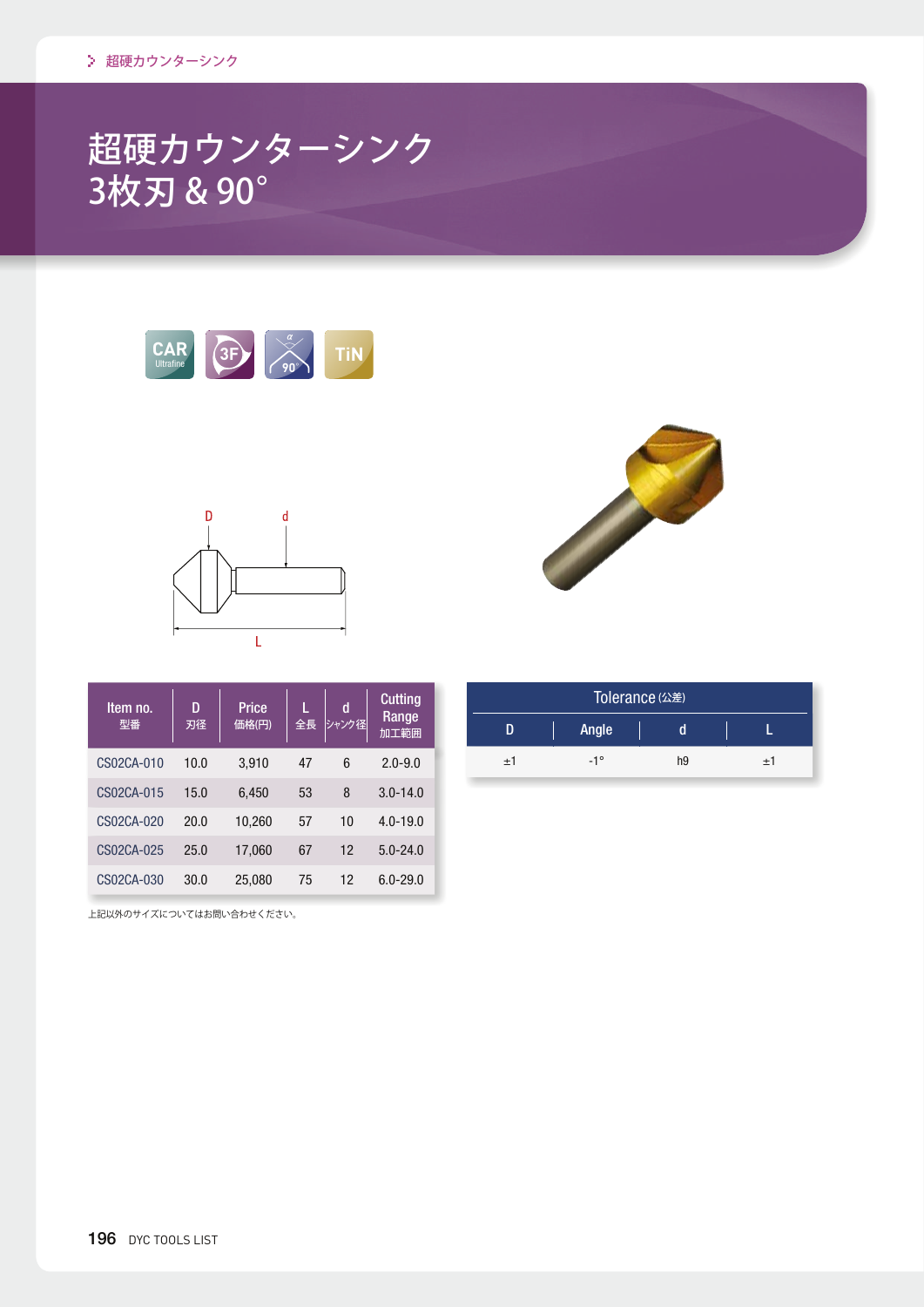### 超硬カウンターシンク 穴開タイプ & 90°







| Item no.<br>型番 | D<br>刃径 | <b>Price</b><br>価格(円) | 全長 | d<br>シャンク径 | <b>Cutting</b><br>Range<br>加工範囲 |
|----------------|---------|-----------------------|----|------------|---------------------------------|
| CS03CA-010     | 10.0    | 5,530                 | 45 | 6          | $4.0 - 8.0$                     |
| CS03CA-015     | 15.0    | 10,400                | 55 | 8          | $5.0 - 12.0$                    |
| CS03CA-020     | 20.0    | 13,450                | 70 | 10         | $8.0 - 15.0$                    |
| CS03CA-025     | 25.0    | 21,950                | 75 | 12         | $10.0 - 20.0$                   |
| CS03CA-030     | 30.0    | 32,680                | 85 | 12         | $12.0 - 25.0$                   |

| Tolerance (公差) |              |    |  |    |  |  |  |  |
|----------------|--------------|----|--|----|--|--|--|--|
|                | <b>Angle</b> |    |  |    |  |  |  |  |
| ±1             | $-1^{\circ}$ | h9 |  | ±1 |  |  |  |  |
|                |              |    |  |    |  |  |  |  |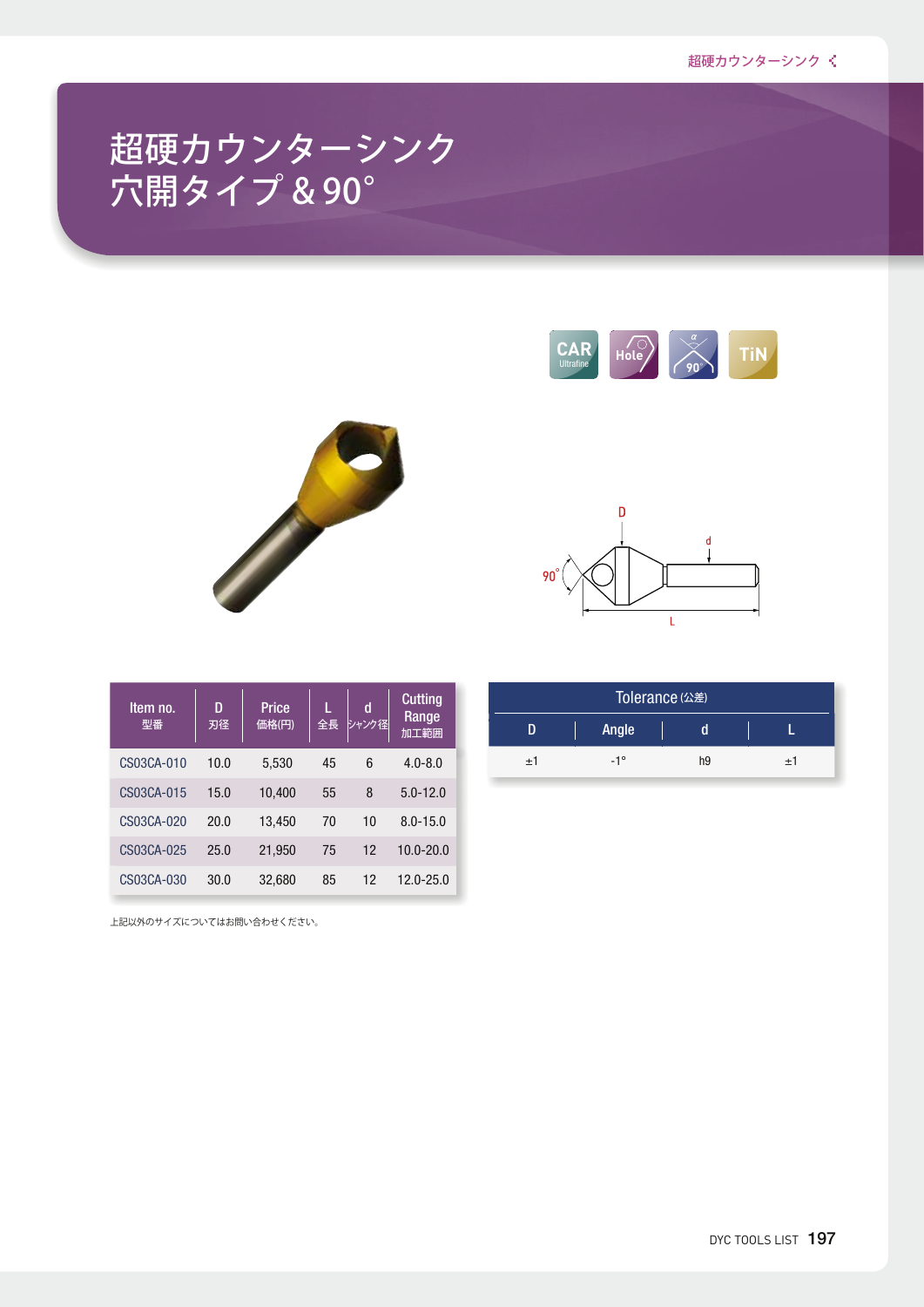## 超硬沈めフライス ストレートシャンク





| Item no.<br>型番 | <b>Designation</b><br>呼び | <b>Price</b><br>価格(円) | 全長  | d1<br>案内径 | D<br>刃径 | d<br>シャンク径     | No. of Flute<br>刃数 | <b>Remarks</b><br>備考 |
|----------------|--------------------------|-----------------------|-----|-----------|---------|----------------|--------------------|----------------------|
| CB01CA-030     | M <sub>3</sub>           | 3,900                 | 41  | 3.2       | 6.5     | 5              | $\overline{4}$     |                      |
| CB01CA-040     | M <sub>4</sub>           | 5,320                 | 46  | 4.3       | 8       | $6\phantom{1}$ | $\overline{4}$     |                      |
| CB01CA-050     | M <sub>5</sub>           | 6,710                 | 51  | 5.3       | 9.5     | 6              | $\overline{4}$     | Solid<br>Carbide     |
| CB01CA-060     | M 6                      | 9,120                 | 58  | 6.4       | 11      | 8              | $\overline{4}$     |                      |
| CB01CA-080     | M8                       | 12,960                | 67  | 8.4       | 14      | 10             | $\overline{4}$     |                      |
| CB01CA-100     | M 10                     | 5,890                 | 74  | 10.5      | 17.5    | 12             | $\overline{4}$     |                      |
| CB01CA-120     | M 12                     | 6,580                 | 83  | 13        | 20      | 12             | $\overline{4}$     |                      |
| CB01CA-140     | M 14                     | 7,090                 | 90  | 15        | 24      | 12             | $\overline{4}$     |                      |
| CB01CA-160     | M 16                     | 7,880                 | 100 | 17        | 27      | 16             | $\overline{4}$     | <b>Tip Brazed</b>    |
| CB01CA-180     | M 18                     | 8,640                 | 104 | 19        | 29      | 16             | $\overline{4}$     |                      |
| CB01CA-200     | M 20                     | 8,930                 | 109 | 21        | 31      | 18             | $\overline{4}$     |                      |

| Tolerance (公差) |    |    |  |  |  |  |  |  |
|----------------|----|----|--|--|--|--|--|--|
|                | d1 |    |  |  |  |  |  |  |
| k12            | e8 | ±1 |  |  |  |  |  |  |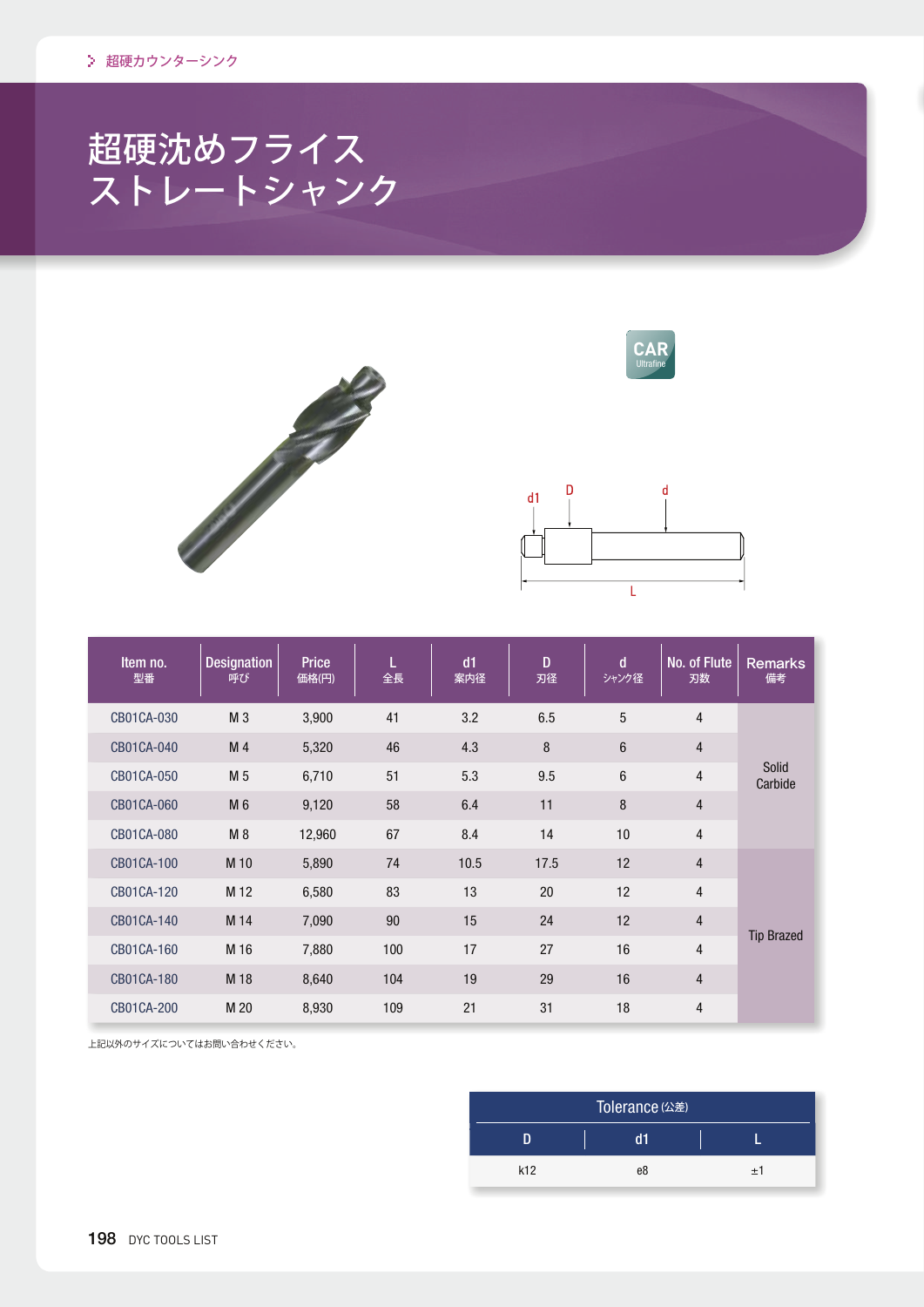| <b>Work materials</b> | <b>Carbon Steels</b> |      | <b>Prehardened Steels</b> |      |            |                                               | <b>Hardened Steels</b> |                |            |       |
|-----------------------|----------------------|------|---------------------------|------|------------|-----------------------------------------------|------------------------|----------------|------------|-------|
| <b>Hardness</b>       | $~\sim$ HRc30        |      | HRc30 $\sim$ HRc45        |      |            | <b>Stainless Steels</b><br>HRc45 $\sim$ HRc55 |                        | Aluminum alloy |            |       |
| <b>Cutting speed</b>  | 50                   |      | 30                        |      | 35         |                                               | 20                     |                | 150        |       |
| <b>Diameter</b>       | <b>RPM</b>           | Feed | <b>RPM</b>                | Feed | <b>RPM</b> | Feed                                          | <b>RPM</b>             | Feed           | <b>RPM</b> | Feed  |
| 6                     | 2.600                | 160  | 1,580                     | 95   | 2.100      | 255                                           | 1,150                  | 70             | 10,000     | 1,200 |
| 8                     | 2,000                | 120  | 1,200                     | 70   | 1,600      | 190                                           | 900                    | 60             | 7,500      | 1,000 |
| 10                    | 1,600                | 95   | 950                       | 55   | 1,250      | 155                                           | 700                    | 55             | 6,000      | 810   |
| 12                    | 1.300                | 90   | 790                       | 50   | 1,050      | 125                                           | 580                    | 50             | 5,000      | 680   |

### **CT01CA/CT02CA - Solid Carbide 3F P-Chamfering Cutters (90°)**

RPM = rev./min. Feed = min/rev.

### **CT03CA - Solid Carbide 5F Multi Chamfering Cutters (90°)**

| <b>Work materials</b> | <b>Carbon Steels</b> |      | <b>Prehardened Steels</b> |      |            |                         | <b>Hardened Steels</b> |                    |            |                |  |
|-----------------------|----------------------|------|---------------------------|------|------------|-------------------------|------------------------|--------------------|------------|----------------|--|
| <b>Hardness</b>       | $\sim$ HRc30         |      | HRc30 $\sim$ HRc45        |      |            | <b>Stainless Steels</b> |                        | HRc45 $\sim$ HRc55 |            | Aluminum alloy |  |
| <b>Cutting speed</b>  | 55                   |      | 45                        |      |            | 35                      | 20                     |                    | 150        |                |  |
| Diameter              | <b>RPM</b>           | Feed | <b>RPM</b>                | Feed | <b>RPM</b> | Feed                    | <b>RPM</b>             | Feed               | <b>RPM</b> | Feed           |  |
| $6\phantom{1}$        | 2.800                | 420  | 2.600                     | 390  | 1.600      | 240                     | 1.300                  | 160                | 8.000      | 2,720          |  |
| 8                     | 2.200                | 410  | 2.000                     | 380  | 1,200      | 220                     | 990                    | 145                | 6,000      | 2,400          |  |
| 10                    | 1.800                | 390  | 1.600                     | 360  | 950        | 210                     | 800                    | 150                | 4,800      | 2,210          |  |
| 12                    | 1.450                | 370  | 1,250                     | 325  | 800        | 205                     | 660                    | 150                | 4,000      | 2,100          |  |

RPM = rev./min. Feed = min/rev.

#### **CT04CA - Solid Carbide 1F Sharp Chamfering Cutters (90°)**

| <b>Work materials</b><br><b>Hardness</b> | Aluminum alloy |      |  |  |  |  |  |
|------------------------------------------|----------------|------|--|--|--|--|--|
| <b>Cutting speed</b>                     | 150            |      |  |  |  |  |  |
| <b>Diameter</b>                          | <b>RPM</b>     | Feed |  |  |  |  |  |
| 6                                        | 8,000          | 480  |  |  |  |  |  |
| 8                                        | 6,000          | 420  |  |  |  |  |  |
| 10                                       | 4,800          | 380  |  |  |  |  |  |
| 12                                       | 4,000          | 360  |  |  |  |  |  |

RPM = rev./min. Feed = min/rev.